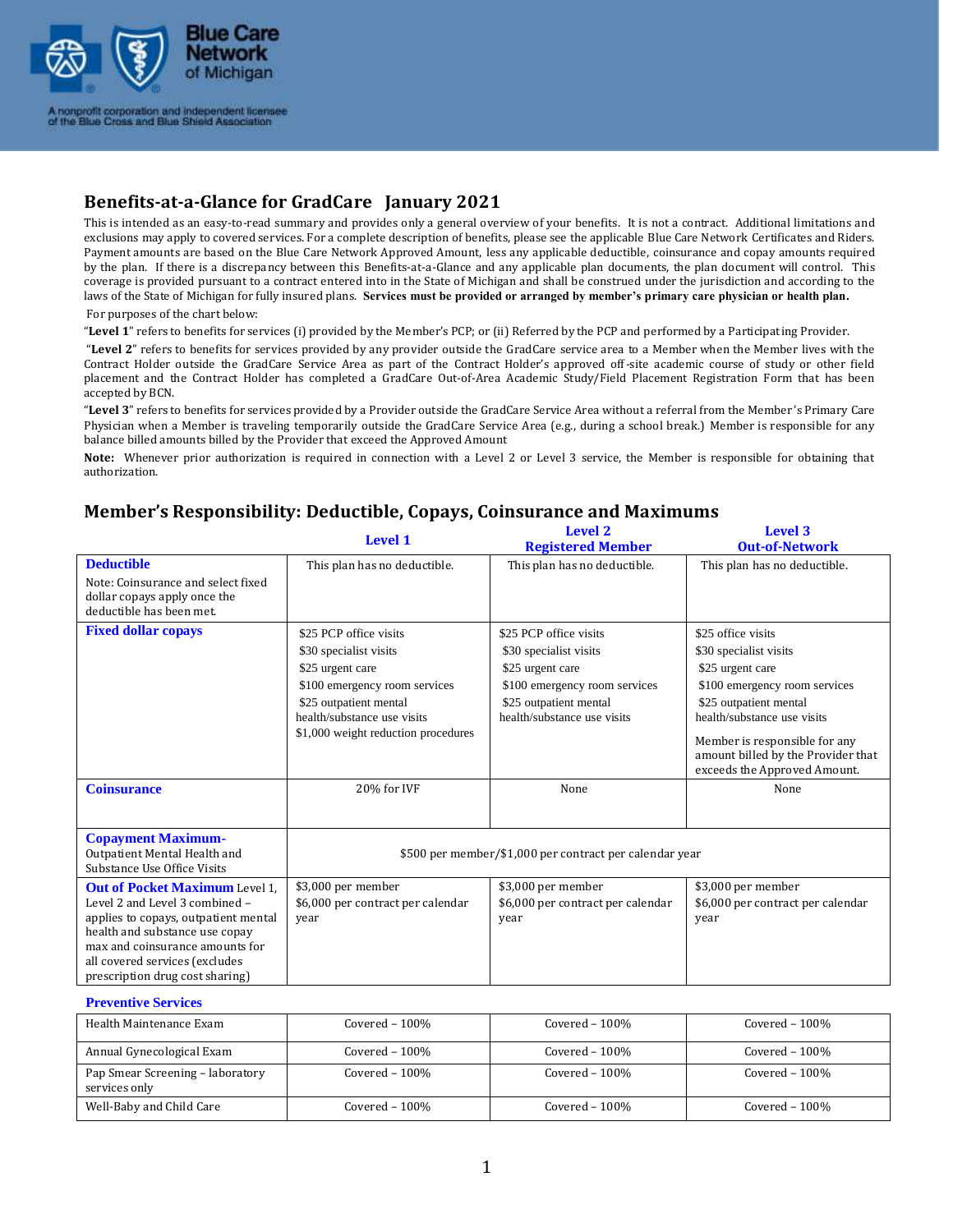

| <b>Preventive Services Cont.</b>             | Level 1          | Level 2<br><b>Registered Member</b> | Level 3<br><b>Out-of-Network</b> |
|----------------------------------------------|------------------|-------------------------------------|----------------------------------|
| Immunizations - pediatric and<br>adult       | Covered $-100\%$ | Covered $-100%$                     | Covered $-100\%$                 |
| Prostate Specific Antigen (PSA)<br>Screening | Covered $-100\%$ | Covered $-100%$                     | Covered $-100\%$                 |
| Routine Colonoscopy                          | Covered $-100\%$ | Covered $-100\%$                    | Covered $-100\%$                 |
| Mammography Screening                        | Covered $-100\%$ | Covered $-100%$                     | Covered $-100\%$                 |
| <b>Female Sterilization</b>                  | Covered $-100\%$ | Covered $-100%$                     | Covered $-100\%$                 |
| Maternity Pre-natal care                     | Covered $-100\%$ | Covered $-100\%$                    | Covered $-100\%$                 |

## **Physician Office Services**

| Office Visits                                 | Covered $-$ \$25 copay | Covered $-$ \$25 copay | Covered $-$ \$25 copay<br>Member may be responsible for<br>the difference between the BCN<br>fee schedule and the amount<br>charged by the Provider. |
|-----------------------------------------------|------------------------|------------------------|------------------------------------------------------------------------------------------------------------------------------------------------------|
| Consulting Specialist Care - when<br>referred | Covered - \$30 copay   | Covered $-$ \$30 copay | Covered – \$30 copay<br>Member may be responsible for<br>the difference between the BCN<br>fee schedule and the amount<br>charged by the Provider.   |

## **Emergency Medical Care**

| Hospital Emergency Room – copay<br>waived if admitted | Covered $-$ \$100 copay        | Covered $-$ \$100 copay        | Covered $-$ \$100 copay        |
|-------------------------------------------------------|--------------------------------|--------------------------------|--------------------------------|
| Urgent Care Center                                    | Covered $-$ \$25 copay         | Covered $-$ \$25 copay         | Covered $-$ \$25 copay         |
| Ambulance Services - medically                        | Covered - 100%, ground and air | Covered - 100%, ground and air | Covered - 100%, ground and air |
| necessary                                             | services                       | services                       | services                       |

## **Diagnostic Services**

| Laboratory and Pathology Tests | Covered $-100\%$ | Covered $-100\%$ | Member may be responsible for<br>the difference between the BCN<br>fee schedule and the amount<br>charged by the Provider. |
|--------------------------------|------------------|------------------|----------------------------------------------------------------------------------------------------------------------------|
| Diagnostic Tests and X-ray     | Covered $-100\%$ | Covered $-100\%$ | Member may be responsible for<br>the difference between the BCN<br>fee schedule and the amount<br>charged by the Provider. |
| <b>Radiation Therapy</b>       | Covered $-100\%$ | Covered $-100\%$ | Member may be responsible for<br>the difference between the BCN<br>fee schedule and the amount<br>charged by the Provider. |

#### **Maternity Services Provided by a Physician**

| Pre-Natal and Post-Natal Care | Covered $-100\%$ | Covered $-100\%$ | Member may be responsible for<br>the difference between the BCN<br>fee schedule and the amount<br>charged by the Provider. |
|-------------------------------|------------------|------------------|----------------------------------------------------------------------------------------------------------------------------|
| Delivery and Nursery Care     | Covered - 100%   | Covered $-100\%$ | Covered – 100%                                                                                                             |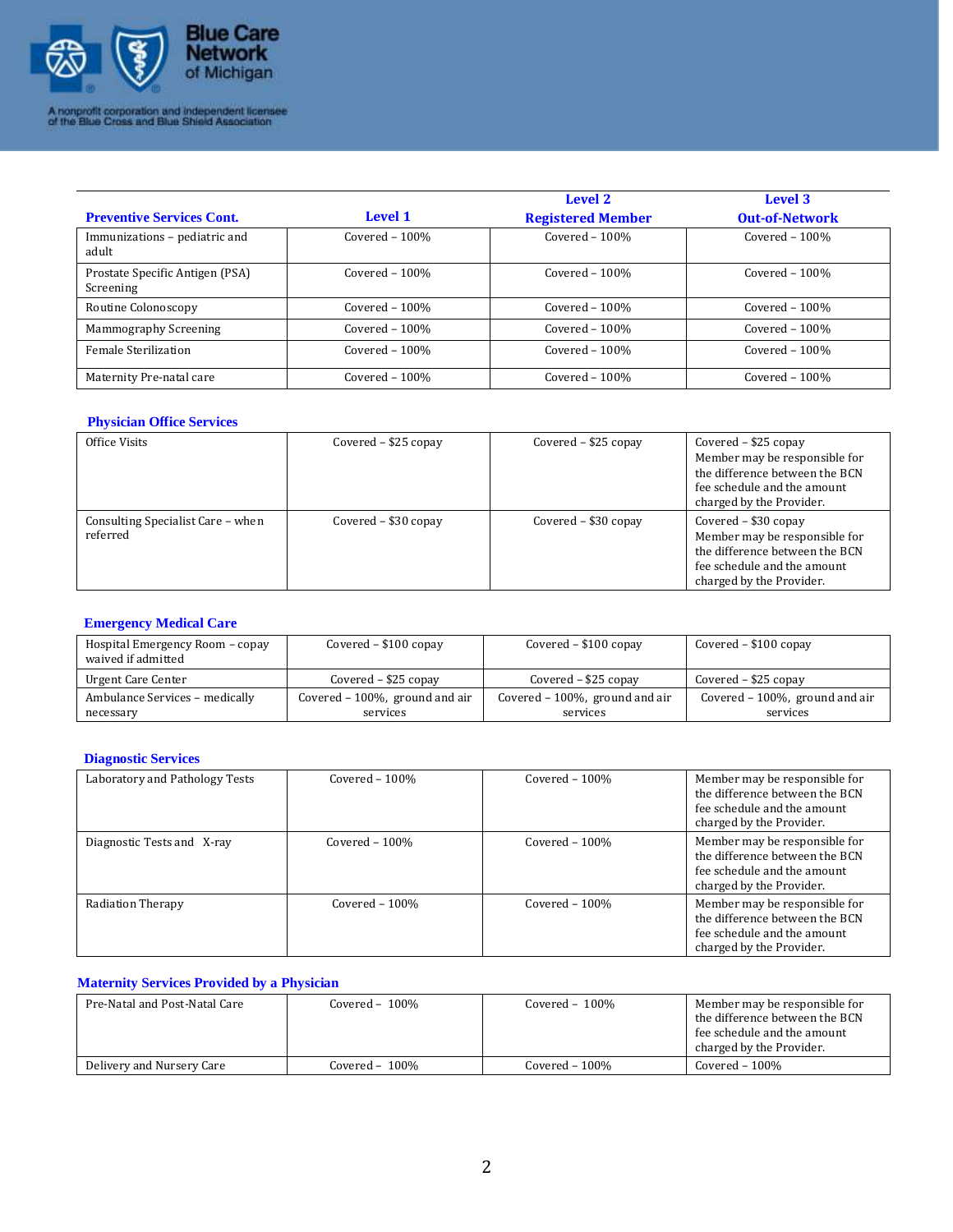

| <b>Hospital Care</b>                | Level 1          | Level 2<br><b>Registered Member</b> | Level 3<br><b>Out-of-Network</b> |
|-------------------------------------|------------------|-------------------------------------|----------------------------------|
| Inpatient Physician Care, General   | Covered $-100\%$ | Covered $-100\%$ for emergency      | Covered $-100\%$ for emergency   |
| Nursing Care, Hospital Services and |                  | admission; newborn delivery and     | admission; newborn delivery and  |
| Supplies.                           |                  | nursery care only                   | nursery care only                |

## **Alternatives to Hospital Care**

| <b>Skilled Nursing Care</b><br>45 days per calendar year maximum<br>benefit under Levels 1, 2 and 3<br>combined | Covered $-100\%$     | Covered $-100\%$       | Member may be responsible for the<br>difference between the BCN fee<br>schedule and the amount charged<br>by the Provider.                         |
|-----------------------------------------------------------------------------------------------------------------|----------------------|------------------------|----------------------------------------------------------------------------------------------------------------------------------------------------|
| Hospice Care                                                                                                    | Covered $-100\%$     | Not covered            | Not covered                                                                                                                                        |
| Home Health Care Visits                                                                                         | Covered - \$30 copay | Covered $-$ \$30 copay | Covered - \$30 copay<br>Member may be responsible for the<br>difference between the BCN fee<br>schedule and the amount charged<br>by the Provider. |

#### **Surgical Services**

| Inpatient Surgery - includes all<br>related surgical services and<br>anesthesia                 | Covered $-100%$                                                        | Covered - 100% for emergency<br>admissions and newborn<br>delivery and nursery care only.<br>Not covered for non emergent<br>admissions. | Covered - 100% for emergency<br>admissions and newborn delivery<br>and nursery care only.<br>Not covered for non emergent<br>admissions.                                                                           |
|-------------------------------------------------------------------------------------------------|------------------------------------------------------------------------|------------------------------------------------------------------------------------------------------------------------------------------|--------------------------------------------------------------------------------------------------------------------------------------------------------------------------------------------------------------------|
| <b>Ambulatory Surgery</b>                                                                       | Covered - 100%                                                         | Covered - 100%                                                                                                                           | Member may be responsible for the<br>difference between the BCN fee<br>schedule and the amount charged<br>by the Provider.                                                                                         |
| Voluntary Sterilization                                                                         | Covered - 100%<br>Office visit copay may apply per<br>member per visit | Covered - 100%<br>Office visit copay may apply per<br>member per visit                                                                   | Office visit copay may apply per<br>member per visit<br>Member may be responsible for the<br>difference between the BCN fee<br>schedule and the amount charged<br>by the Provider.                                 |
| Human Organ Transplants<br>Subject to medical criteria                                          | Covered $-100%$                                                        | Covered for emergency<br>admissions only.<br>Not covered for non emergent<br>admissions.                                                 | Covered for emergency admissions<br>only. Not covered for non emergent<br>admissions<br>Member may be responsible for the<br>difference between the BCN fee<br>schedule and the amount charged<br>by the Provider. |
| <b>Behavioral Health Services</b><br>Inpatient Mental Health Care and<br>Substance Use Disorder | <b>Mental Health Care:</b><br>Covered - 100% in an approved            | <b>Mental Health Care:</b><br>Covered - 100% in an approved                                                                              | <b>Mental Health Care:</b><br>Covered - 100% in an approved                                                                                                                                                        |

| Inpatient Mental Health Care and | Mental Health Care:            | Mental Health Care:               | Mental Health Care:               |
|----------------------------------|--------------------------------|-----------------------------------|-----------------------------------|
| Substance Use Disorder           | Covered – 100% in an approved  | Covered $-100\%$ in an approved   | Covered - 100% in an approved     |
|                                  | facility                       | facility. No coverage out of area | facility. No coverage out of area |
| Requires BCN prior authorization |                                | except for emergency admission.   | except for emergency admission.   |
|                                  | <b>Substance Use Disorder:</b> | <b>Substance Use Disorder:</b>    | <b>Substance Use Disorder:</b>    |
|                                  | Covered - 100% in an approved  | Covered $-100\%$ ; No coverage    | Covered - 100% in an approved     |
|                                  | facility                       | out of area except for emergency  | facility. No coverage out of area |
|                                  |                                | admission                         | except for emergency admission    |
|                                  | Detoxification                 | <b>Detoxification</b>             | <b>Detoxification</b>             |
|                                  | Covered $-100\%$               | Covered – 100%; No coverage       | Covered – 100%; No coverage out   |
|                                  |                                | out of area except for emergency  | of area except for emergency      |
|                                  |                                | admission                         | admission                         |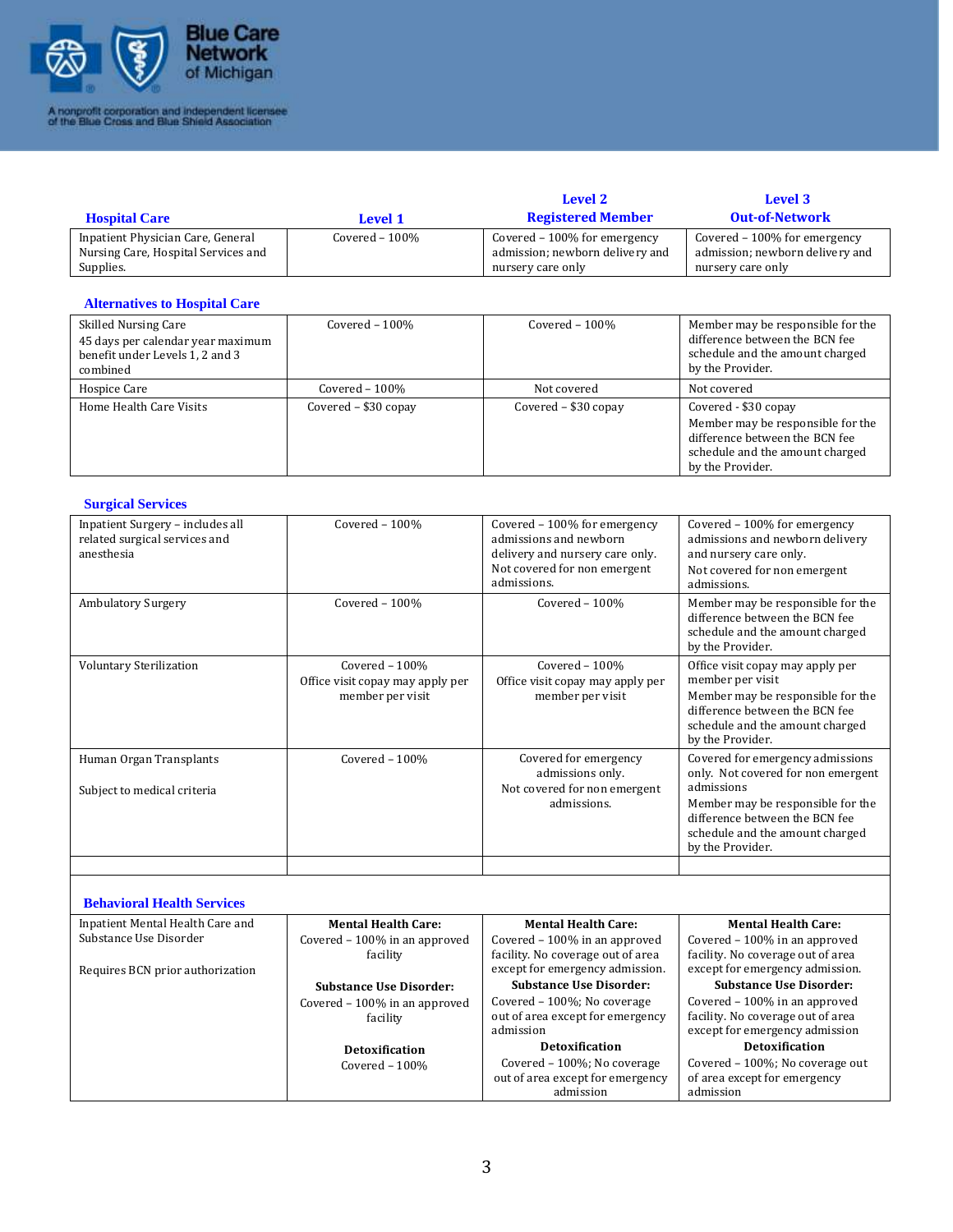

|                                                                       | <b>Level 1</b>                                                                                                             | <b>Level 2</b><br><b>Registered Member</b>                                                        | Level 3<br><b>Out-of-Network</b> |
|-----------------------------------------------------------------------|----------------------------------------------------------------------------------------------------------------------------|---------------------------------------------------------------------------------------------------|----------------------------------|
| Outpatient Mental Health Care -<br>requires BCN prior authorization   | Covered $-$ \$25 copay per visit                                                                                           | Covered $-$ \$25 copay per visit                                                                  | Covered - \$25 copay per visit   |
|                                                                       | \$500/\$1000 annual copay maximum. Level 1, 2 and 3 are combined for outpatient mental health and<br>substance use visits. |                                                                                                   |                                  |
| Outpatient Substance Use Disorder<br>Requires BCN prior authorization | Covered $-$ \$25 copay per visit                                                                                           | Covered - \$25 copay per visit                                                                    | Covered - \$25 copay per visit   |
|                                                                       | substance use visits.                                                                                                      | \$500/\$1000 annual copay maximum. Level 1, 2 and 3 are combined for outpatient mental health and |                                  |

## **Autism Spectrum Disorders, Diagnosis and Treatment**

| Applied behavioral analysis (ABA)<br>treatment                                                                                                                                                                                                                                                                                    | Covered $-$ \$25 copay per visit                                           | Covered – \$25 copay per visit   | Covered $-$ \$25 copay<br>Member may be responsible for the<br>difference between the BCN fee<br>schedule and the amount charged<br>by the Provider.<br>Note: ABA services are not available<br>outside of Michigan. |
|-----------------------------------------------------------------------------------------------------------------------------------------------------------------------------------------------------------------------------------------------------------------------------------------------------------------------------------|----------------------------------------------------------------------------|----------------------------------|----------------------------------------------------------------------------------------------------------------------------------------------------------------------------------------------------------------------|
| Outpatient physical therapy, speech<br>therapy, occupational therapy,<br>nutritional counseling for autism<br>spectrum disorder through age 18<br>Physical, speech and occupational<br>therapy for autism spectrum<br>disorder is unlimited. Includes<br>coverage for gender affirming voice<br>and communication speech therapy. | Covered – \$25 copay per visit                                             | Covered $-$ \$25 copay per visit | Covered $-$ \$25 copay per visit<br>Member may be responsible for the<br>difference between the BCN fee<br>schedule and the amount charged<br>by the Provider.                                                       |
| Other covered services, including<br>mental health services, for Autism<br>Spectrum Disorder                                                                                                                                                                                                                                      | See your outpatient mental health benefit and medical office visit benefit |                                  |                                                                                                                                                                                                                      |

### **Other Services**

| Allergy Testing and Therapy and<br>Injections                                                                                                   | Covered $-100\%$<br>Office visit<br>copay may apply per member per<br>visit                                                                                                                                | Covered $-100\%$<br>Office visit<br>copay may apply per member<br>per visit                                                                                                                                | Covered - Office visit copay may<br>apply per member per visit<br>Member may be responsible for<br>the difference between the BCN<br>fee schedule and the amount<br>charged by the Provider.                                                                                                                                                     |
|-------------------------------------------------------------------------------------------------------------------------------------------------|------------------------------------------------------------------------------------------------------------------------------------------------------------------------------------------------------------|------------------------------------------------------------------------------------------------------------------------------------------------------------------------------------------------------------|--------------------------------------------------------------------------------------------------------------------------------------------------------------------------------------------------------------------------------------------------------------------------------------------------------------------------------------------------|
| Chiropractic Services                                                                                                                           | Not covered                                                                                                                                                                                                | Not covered                                                                                                                                                                                                | Not covered                                                                                                                                                                                                                                                                                                                                      |
| Outpatient Physical, Speech and<br>Occupational Therapy<br>Levels 1, 2 and 3 combined<br>Note: Major and minor diagnoses as<br>defined by Group | Covered - \$25 copay per visit<br>Major Diagnoses - limited to 60<br>visits per medical episode per<br>calendar year<br>Minor Diagnoses - limited to 15<br>visits per medical episode per<br>calendar year | Covered - \$25 copay per visit<br>Major Diagnoses - limited to 60<br>visits per medical episode per<br>calendar year<br>Minor Diagnoses - limited to 15<br>visits per medical episode per<br>calendar year | Covered – \$25 copay per visit<br>Major Diagnoses - limited to 60<br>visits per per medical episode per<br>calendar year<br>Minor Diagnoses - limited to 15<br>visits per per medical episode per<br>calendar year<br>Member may be responsible for<br>the difference between the BCN<br>fee schedule and the amount<br>charged by the Provider. |
| Cardiac Rehabilitation<br>36 sessions within a 18 week period<br>maximum benefit under Levels 1, 2<br>and 3 combined                            | \$25 copay per visit                                                                                                                                                                                       | \$25 copay per visit                                                                                                                                                                                       | \$25 copay per visit<br>Member may be responsible for<br>the difference between the BCN<br>fee schedule and the amount<br>charged by the Provider.                                                                                                                                                                                               |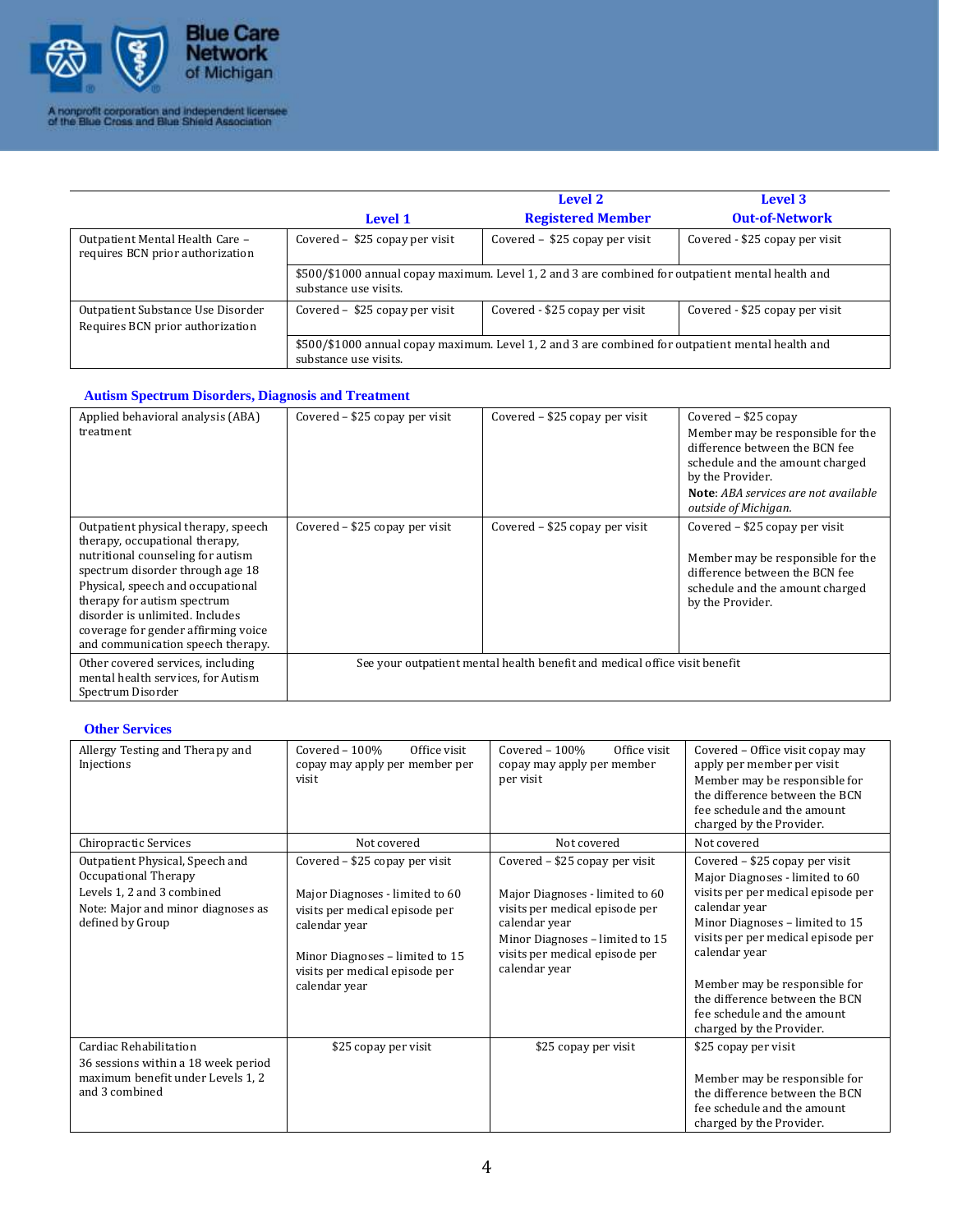

|                                                                                                                                     |                                                                                                                                                                             | <b>Level 2</b><br><b>Registered Member</b>                                 | <b>Level 3</b><br><b>Out-of-Network</b>                                                                                                                                                                                           |
|-------------------------------------------------------------------------------------------------------------------------------------|-----------------------------------------------------------------------------------------------------------------------------------------------------------------------------|----------------------------------------------------------------------------|-----------------------------------------------------------------------------------------------------------------------------------------------------------------------------------------------------------------------------------|
|                                                                                                                                     | <b>Level 1</b>                                                                                                                                                              |                                                                            |                                                                                                                                                                                                                                   |
| Pulmonary Rehabilitation<br>1 program of 12 sessions per<br>condition per year maximum benefit<br>under Levels 1, 2 and 3 combined. | \$25 copay per visit                                                                                                                                                        | \$25 copay per visit                                                       | \$25 copay per visit<br>Member may be responsible for<br>the difference between the BCN<br>fee schedule and the amount<br>charged by the Provider.                                                                                |
| <b>Infertility Assessment</b>                                                                                                       | Covered - 100%                                                                                                                                                              | Covered $-100%$                                                            | Covered - \$30 office visit copay<br>may apply; diagnostic coverage<br>only - treatment not covered<br>Member may be responsible for<br>the difference between the BCN<br>fee schedule and the amount<br>charged by the Provider. |
| Infertility - includes in-vitro<br>fertilization and fertility preservation                                                         | Limited to U of M providers only<br>Covered 80% - 20% coinsurance                                                                                                           | Not Covered                                                                | Not Covered                                                                                                                                                                                                                       |
| Subject to medical criteria - see<br>Certificate of Coverage                                                                        | up to \$20,000 lifetime limit                                                                                                                                               |                                                                            |                                                                                                                                                                                                                                   |
| Durable Medical Equipment                                                                                                           | Covered - 100%                                                                                                                                                              | Covered - 100%                                                             | Member may be responsible for<br>the difference between the BCN<br>fee schedule and the amount<br>charged by the Provider.                                                                                                        |
|                                                                                                                                     | Diabetes prevention program to reduce the risk of developing Type 2<br>diabetes is covered in full.                                                                         |                                                                            | Not Covered                                                                                                                                                                                                                       |
| Prosthetic and Orthotic Appliances<br>Foot orthotics/shoe inserts included                                                          | Covered - 100%                                                                                                                                                              | Covered - 100%                                                             | Member may be responsible for<br>the difference between the BCN<br>fee schedule and the amount<br>charged by the Provider.                                                                                                        |
| Colonoscopy and Sigmoidoscopy<br>Requires a referral                                                                                | Covered - 100%                                                                                                                                                              | Covered $-100%$                                                            | Member may be responsible for<br>the difference between the BCN<br>fee schedule and the amount<br>charged by the Provider.                                                                                                        |
| Routine Vision Exam                                                                                                                 | Covered - One routine vision<br>exam per member per calendar<br>year                                                                                                        | Covered - Up to \$40<br>One exam per member per<br>calendar year           | Covered - Up to \$40<br>One exam per member per<br>calendar year                                                                                                                                                                  |
| Transgender Services - subject to<br>medical criteria                                                                               | Covered $-100%$<br>Facial Hair Removal, Facial<br>feminization surgery and<br>Chondrolaryngoplasty are subject<br>to a combined Lifetime Maximum<br>of \$30,000 per Member. | Not covered                                                                | Not covered                                                                                                                                                                                                                       |
| Elective termination of pregnancy<br>first trimester<br>Medical termination in 2nd or 3rd<br>trimester                              | Covered $-100%$<br>Office visit<br>copay may apply per member per<br>visit                                                                                                  | Covered $-100%$<br>Office visit<br>copay may apply per member<br>per visit | Not covered                                                                                                                                                                                                                       |
| <b>Weight Reduction Surgery</b>                                                                                                     | Covered - \$1,000 copay or 50%<br>whichever is less                                                                                                                         | Not covered                                                                | Not covered                                                                                                                                                                                                                       |
| Reconstructive Surgery                                                                                                              | Covered - 100%                                                                                                                                                              | Not covered                                                                | Not covered                                                                                                                                                                                                                       |
| Male Mastectomy for gynecomastia                                                                                                    | Not covered                                                                                                                                                                 | Not covered                                                                | Not covered                                                                                                                                                                                                                       |